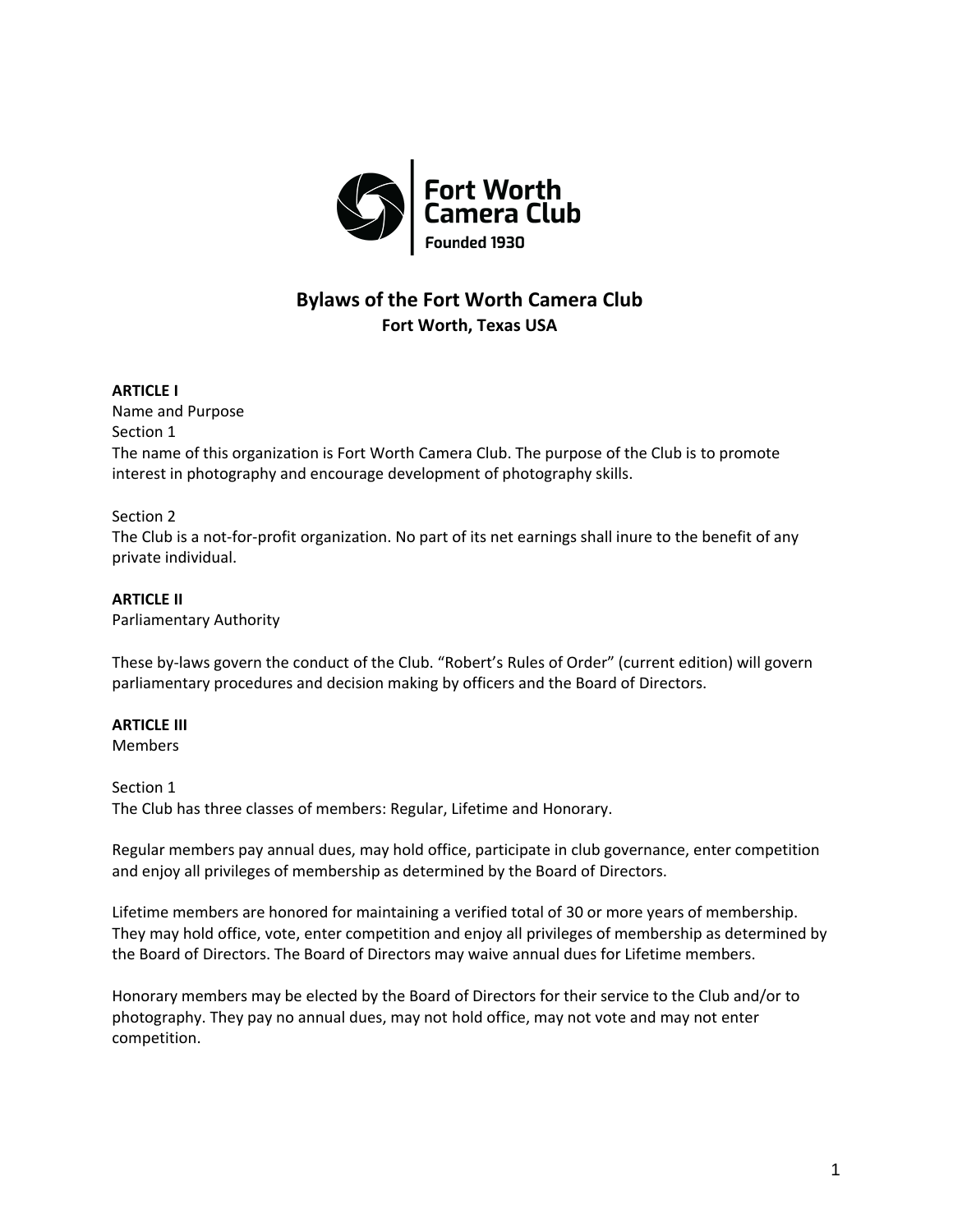Application for Regular Membership will be made by submitting a membership application form (available on the Club website and at meetings) and by paying annual dues in full. Regular membership is subject to approval by the Board of Directors.

# Section 3

The Board of Directors may suspend or terminate an individual's membership. The Board will provide by either telephone, email or USPS, reason(s) for suspension or termination, and the time, date and location of a board meeting to discuss suspension or termination, at least five (5) days prior to that meeting. The individual may respond or attend the meeting to discuss and/or appeal the board's decision.

#### **ARTICLE IV Dues**

## Section 1

The Club's annual fiscal, membership and operating year will begin January 1 and terminate December 31.

## Section 2

Annual dues will be paid by individuals at a rate to be set by the Board of Directors. Dues will be used to fund Club operations and programs as determined by the Board of Directors. Dues may be submitted with a membership form (available on the website and at meetings).

## Section 3

Annual membership dues will be payable in full in January or upon joining, and will be valid for the Club's fiscal year, which terminates December 31.

Those who pay annual membership dues in full are eligible for competition, inclusion in the member directory, holding office, voting and for any other member benefits approved by the Board of Directors.

After January 31, eligibility for member benefits will begin on the date that annual dues are paid in full and remain valid for the Club's fiscal year, which terminates December 31.

## Section 4

Those who join the Club on or after July 1 will pay one-half annual fiscal year dues for membership valid through fiscal year termination on December 31. These members will be eligible for competition and voting and any other member benefits approved by the Board of Directors.

# Section 5

Club presidents may have membership dues waived for one year following a completed term of office.

### **ARTICLE V Meetings**

#### Section 1

Regular meetings of the Club will be held twice monthly at a time and place designated by the Board of Directors.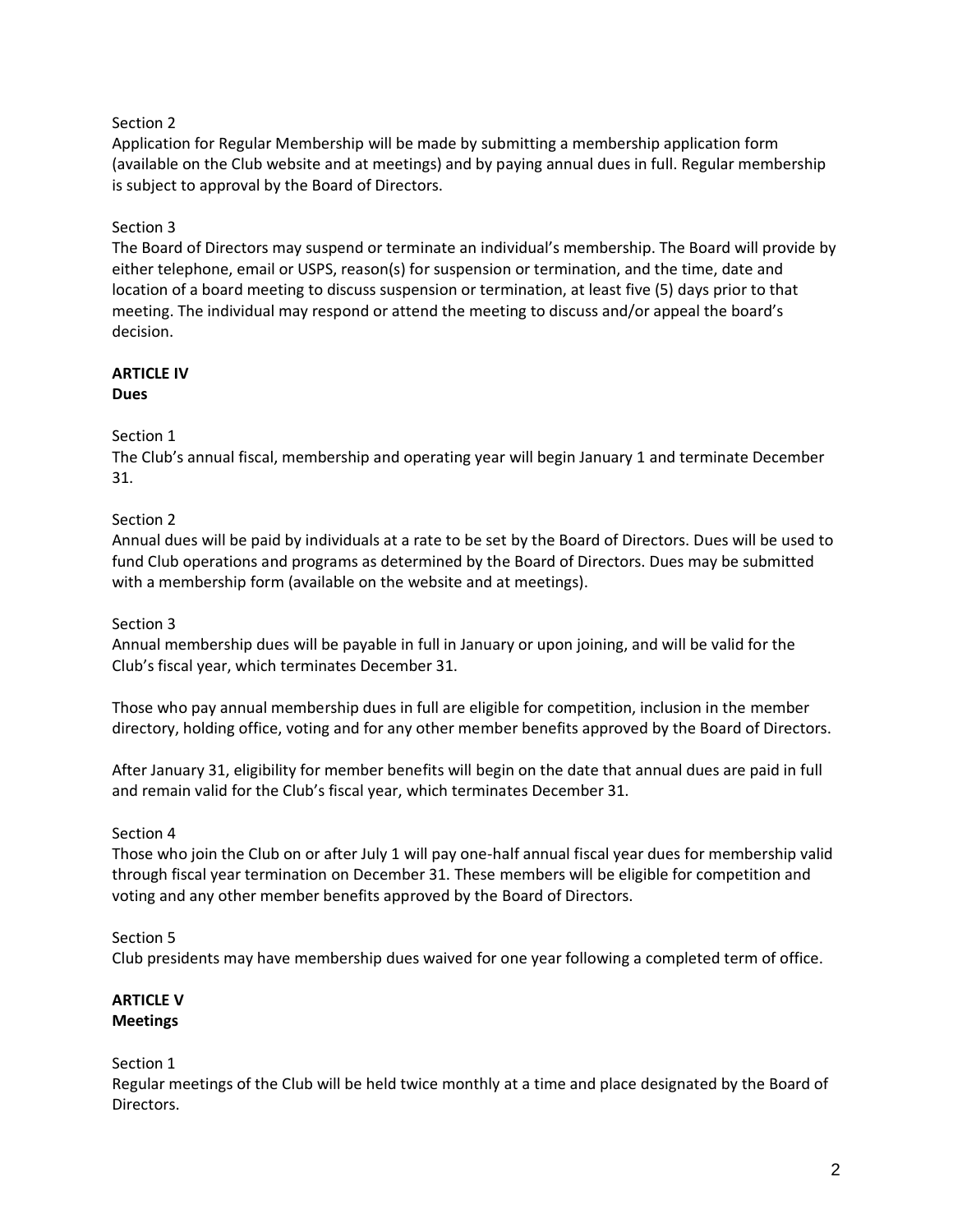Special business meetings of the Club may be called at any time by the President or by six (6) members of the Board of Directors.

## Section 3

Meetings of the Board of Directors will be called quarterly by the President. Additional meetings of the Board may be called by the President or by any three (3) members of the Board of Directors. Meetings, discussion and decision making may be in person or by email, online platforms and telephone.

## Section 4

The Annual Business Meeting of the Club for the purpose of electing officers and directors will be the second meeting in October.

## **Article VI Quorum**

## Section 1

One-fourth (1/4) of voting-eligible members will constitute a quorum for the transaction of business. A majority of those present will rule, except as provided in Article XII on Amendments.

## Section 2

Five (5) members of the Board of Directors will constitute a quorum at a Board meeting. A majority of Board members present will rule, except as provided in Article XII on Amendments.

# **ARTICLE VII**

# **Election and Procedure**

## Section 1

Election of Officers and Directors will be at the second meeting in October. Club members who have paid calendar year dues in full are eligible to vote.

## Section 2

The President will appoint a Nominating Committee of three (3) Regular members not later than the first meeting in September. The Nominating Committee will select one or more eligible nominees for each office and three (3) or more nominees for directors. The report of the Nominating Committee will be made to membership at the second meeting in September. Additional nominations may be made from the floor at the second meeting in September or at the time of the election.

## Section 3

When there is more than one candidate for office, the election will be by written ballot. The written ballot vote will take place at the second meeting in October. The President will appoint three (3) votingeligible members as tellers. A teller will not be a candidate for any office. The tellers will prepare written ballots and distribute these to voting-eligible members present, collect ballots and register the vote.

## Section 4

If voting-eligible members fail to elect officers and directors at the Annual Business Meeting, the Board of Directors will remain in office until successors have been duly elected in a special election.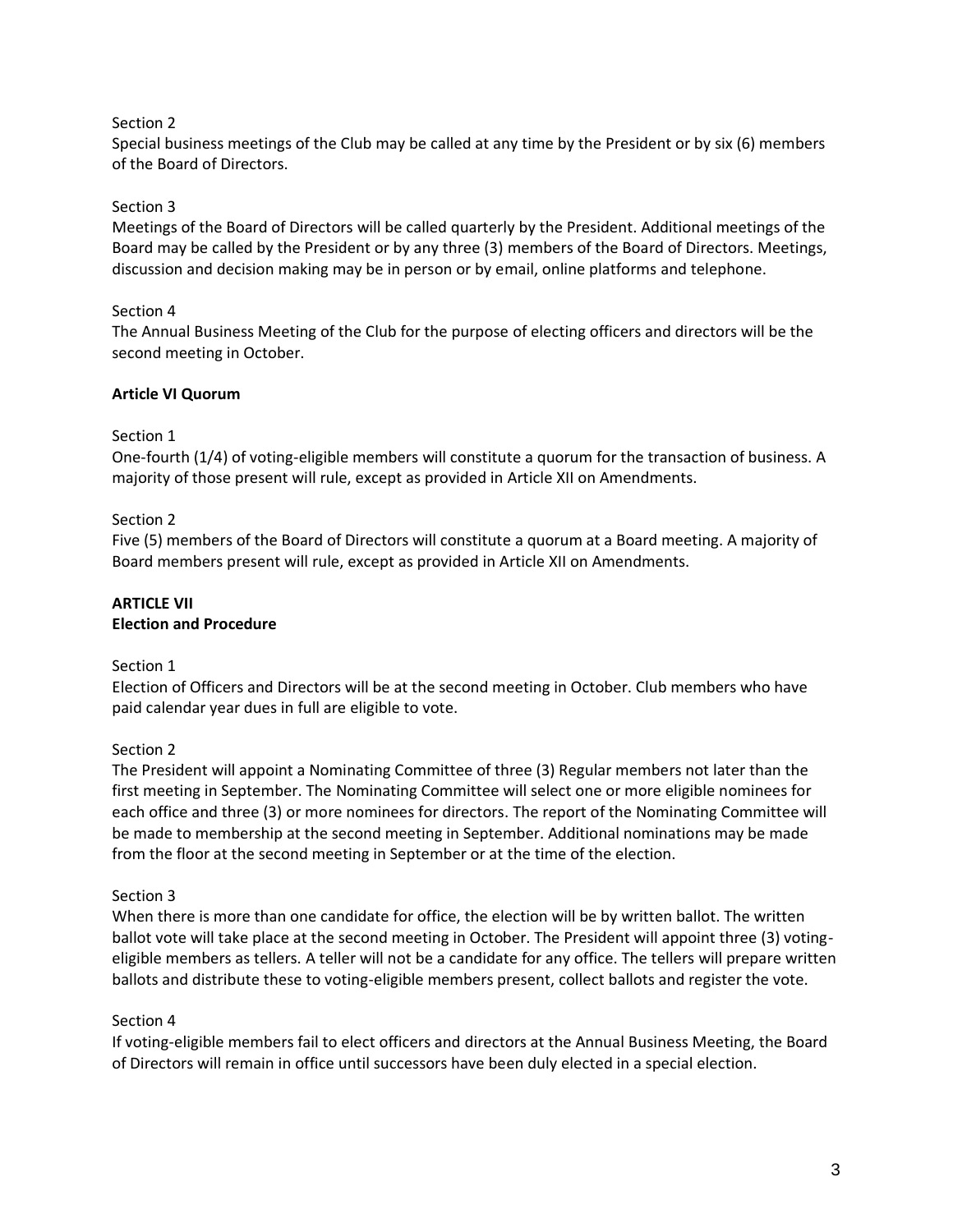## **ARTICLE VIII Officers and Directors**

#### Section 1

The officers will be: President, Vice President, Secretary and Treasurer. Officers will be elected for a period of one (1) year. No person will be eligible for the same office for more than two (2) consecutive terms of one (1) year each.

## Section 2

Six (6) directors will be elected for a period of two (2) years each. Three (3) directors will be replaced each year. Two (2) years must have elapsed from the retirement of a director before that member is again eligible for the office of director.

#### Section. 3

A newly elected board and directors will meet with calendar year officers prior to December 1 as a transitional meeting. The newly elected board and directors will take office January 1.

## **ARTICLE IX The Board of Directors**

## Section 1

The Board of Directors will consist of eleven (11) members: four (4) officers, six (6) directors and the immediate past president. The immediate past president will serve for one (1) year following the final year in office.

## Section 2

The Board of Directors will be the governing body of the Club. It will have complete management and control of the Club's property and funds, and will have final control over committees and the affairs and conduct of the Club.

## Section 3

Vacancies in an elective office will be filled by appointment by the Board of Directors for the remaining portion of the vacated term.

#### **ARTICLE X Duties of Officers**

## Section 1

The President will preside at all meetings of the Club and the Board of Directors. The President will appoint all committee leaders subject to the ratification of the Board of Directors. The President will be an ex-officio

member of all committees except the Nominating Committee. The President will supervise the disbursement of funds as directed by the Board of Directors.

#### Section 2

The Vice President will perform the duties of the President in the President's absence, act in an advisory capacity and perform other duties as assigned by the President.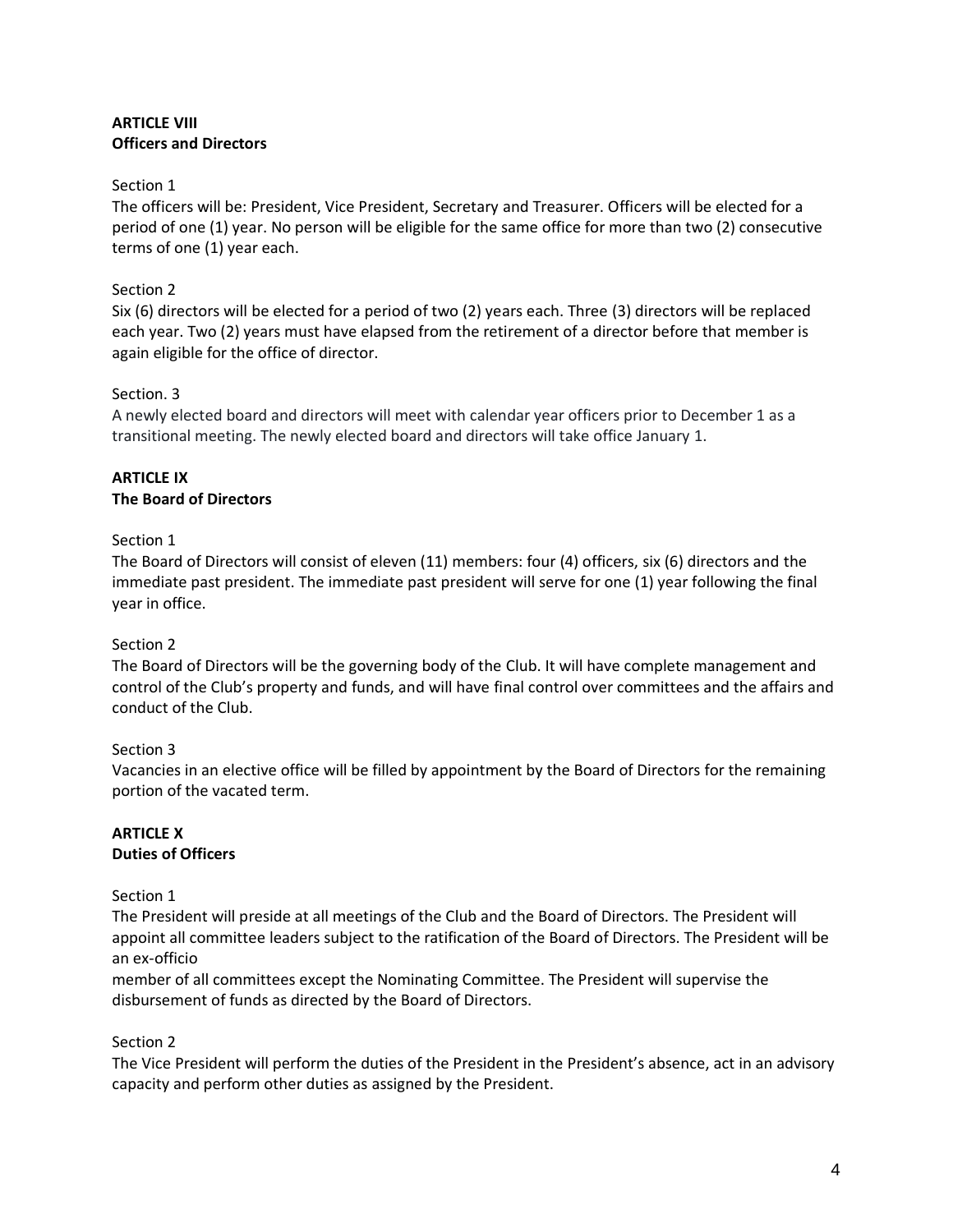The Secretary will prepare and maintain records of proceedings of all meetings of the Club and of the Board of Directors, conduct the Club's correspondence and perform other duties as assigned by the President and the Board of Directors.

## Section 4

The Treasurer will have charge of all Club monies, including collected dues, disbursements and credit/debit cards, and will maintain records of all transactions, receipts and expenditures.

The Treasurer will deposit collected dues and other monies to the credit of the Fort Worth Camera Club at a financial institution(s) selected bythe Board of Directors.

The Treasurer will verify or assign and record a member numberwhen dues are collected.

The Treasurer will manage disbursements paid by check or other methods with approval by and/or signature of the President.

The Treasurer will present a written financial report at each quarterly meeting of the Board of Directors and provide a written financial report to the membership after the termination of the Club year. The Treasurer's year-end written report will be available on the Club website for a specified duration in the Members Only, password protected area.

An Assistant to the Treasurer may be appointed by the President to help with Treasurer's duties.

## **ARTICLE XI Committees**

## Section 1

Standing committees will be: Communications, Competition, Historian, Membership, Outings, Programs and Workshops.

## Section 2

The President may establish additional committees or committee assistance deemed necessary, subject to the approval of the Board of Directors.

# **ARTICLE XII Amendments and Procedures**

## Section 1

Any proposed amendment to these Bylaws will first be placed beforethe Board of Directors in writing and approved by seven (7) members of the Board before it may be submitted to the voting-eligible membership.

## Section 2

Any amendment passed by the Board of Directors will be submitted in writing to voting-eligible members and will be placed on the Club's Members Only, password protected website for review at least two (2) weeks prior to the date set for the Club's action on the amendment or amendments.